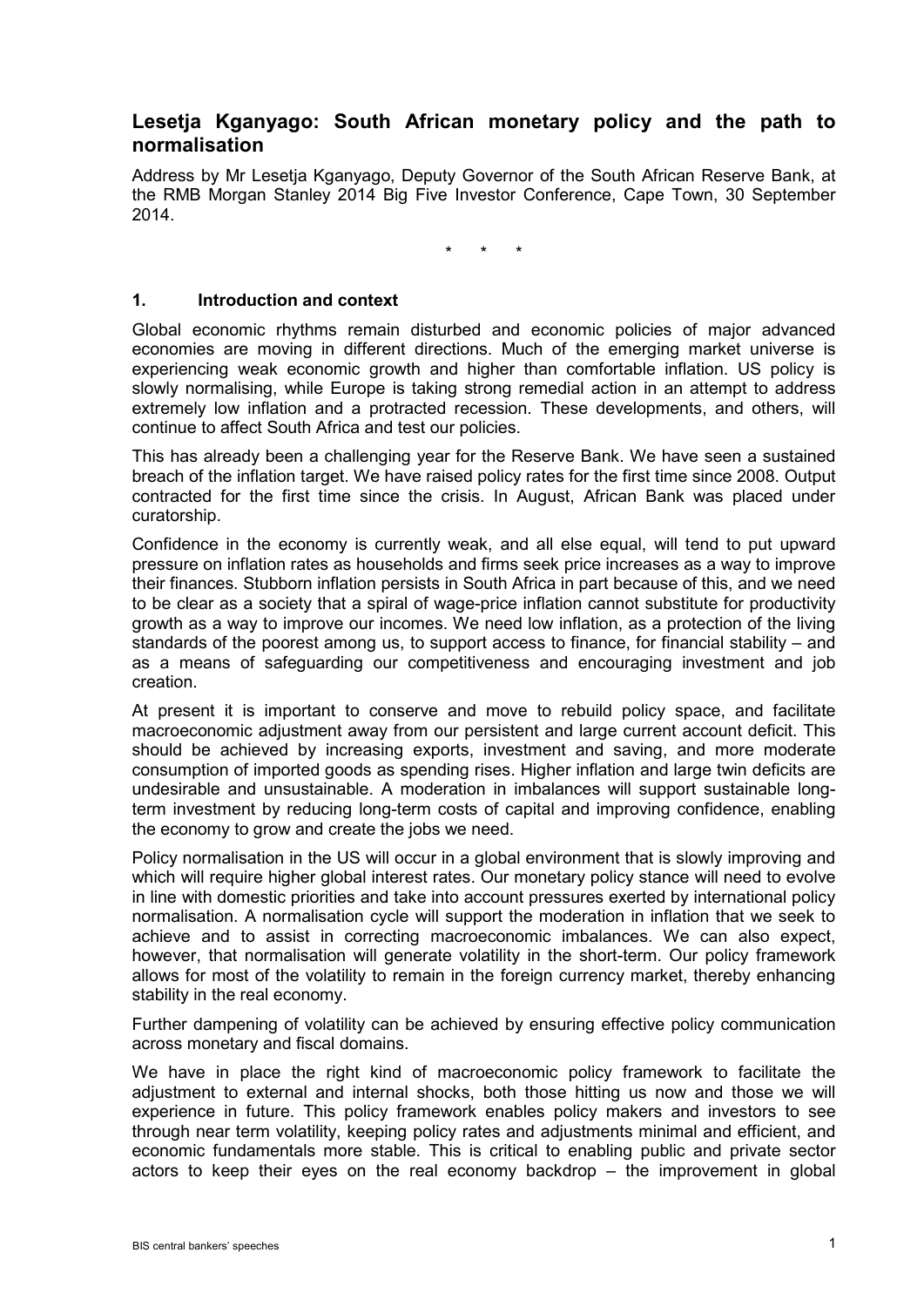conditions – and seek ways to strengthen our ability to take advantage of it through rising investment.

Before I discuss SA policy normalisation, let me first say a few words about the global economy and its effects on South African conditions.

# **2. US policy normalisation**

The US economy has achieved critically important gains over the past year. Unemployment has fallen faster than expected and is now approaching its natural level. The budget deficit has fallen steeply since the crisis and fiscal policy has also become more predictable. New estimates of future health care costs from the CBO (US Congressional Budget Office) suggest long run fiscal prospects are much rosier than previously thought. Technology and resources, particularly the shale boom, have provided new sources of economic growth, perhaps enabling a further permanent improvement in the US trade deficit and balance of payments.

### *Inflation to accelerate*

Certainly, we stand at the beginning of a long path to normalisation of US policy. But the *pace* of normalisation is less certain and will depend on data and how the Federal Reserve interprets inflationary pressures and the economic recovery.

The productivity enhancing effects of shale oil developments will tend to weigh against rising inflation in the US. But this structural downward force on inflation may be offset by the decline in the US labour force participation rate. So far, we have seen unemployment fall sharply without generating sustained inflationary pressures. If the decline in the labour force participation rate is permanent, then, as GDP rises, there will be greater pressure on wages and prices – with falling participation the labour market tightens more quickly. Other longer term factors, like less immigration and the on-going re-pricing of labour costs in China, will also tend to give impetus to global and US inflation.

It is also possible however that substantial slack remains in the US labour market. As GDP rises many discouraged workers will return to work, and part-time workers will get more hours, before we see wages and inflation rise. This is one crucial problem for the US policymakers. Another is how much inflation to accept before feeling secure enough in the recovery to raise rates. Understandably, the Fed will be reluctant to throttle an infant recovery with premature tightening.

### *The US policy response*

We might conclude that it seems unlikely that the US Fed will allow inflation to rise *too*  strongly as the real economy recovers. After all, the success of counter-cyclical fiscal and monetary efforts has depended in large part on the willingness of domestic and foreign economic agents to finance the US deficit and rise in public debt. Allowing inflation to erode the value of the debt and the income payments associated with it would undermine the effectiveness of future counter-cyclical policy efforts.

These thoughts suggest that a reasonable baseline view is that as the US recovery continues, on balance inflationary pressures should creep up. Policy will respond, via a commensurate tightening from the zero lower bound over the medium term, and also through sustained fiscal deficit reduction. Smaller fiscal deficits, higher interest rates, and strong economic growth should generate a sustained rise in the US dollar against other currencies – including the rand. All things equal, US normalisation will require corresponding policy shifts in South Africa, including higher local interest rates.

These predictions are reliable, but specifying just when they will be validated is harder. Will the first rate increase in the US come in mid-2015? A few months later? Will policy tighten at every meeting, and in what increments? Will markets understand the signals sent by the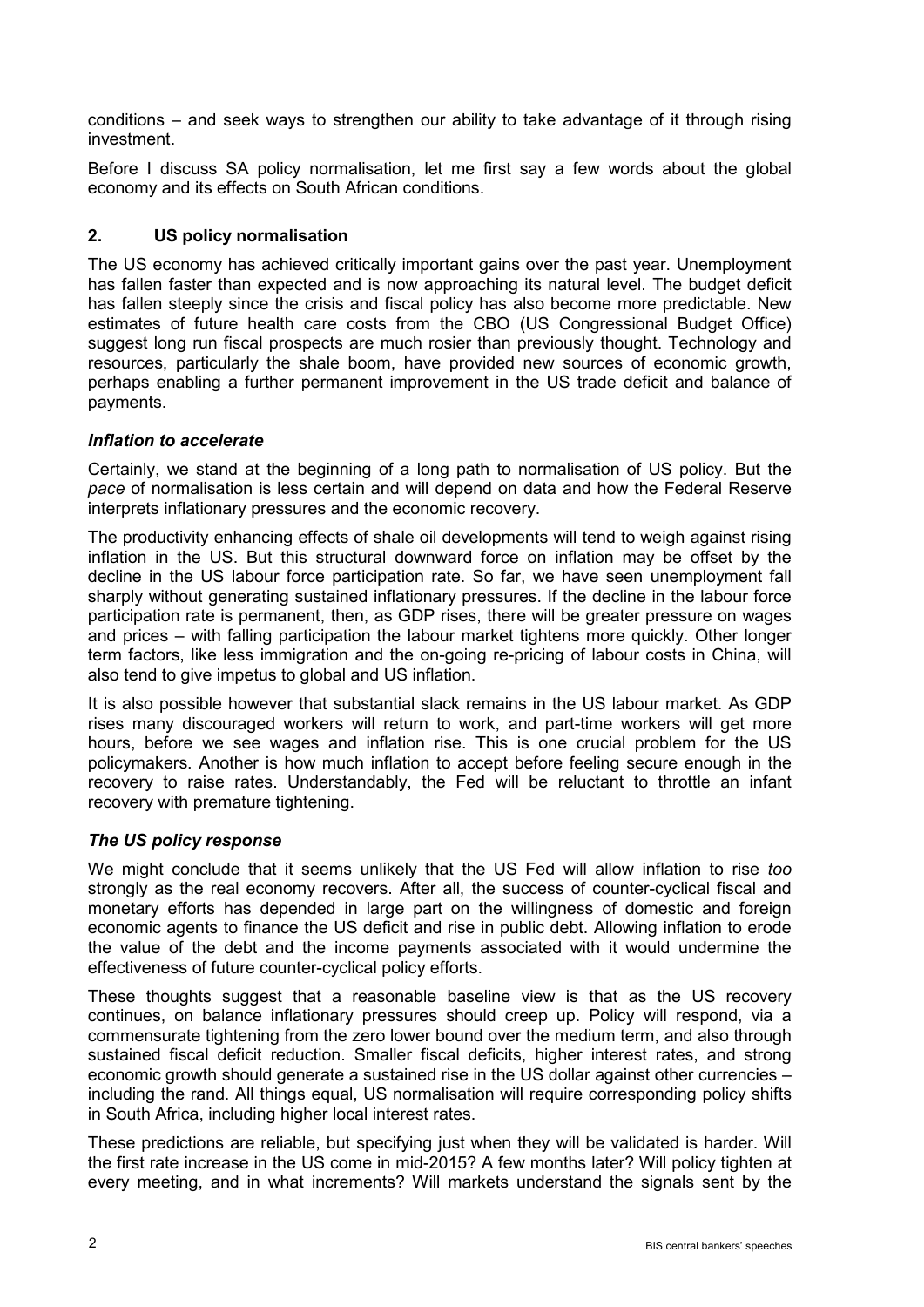Fed? These uncertainties will probably generate bouts of volatility, which in turn might be misread as a trend reversal or strengthening. One possibility is of a further gradual weakening in the rand as clarity about US normalisation emerges incrementally. Another possibility is of step changes, in which markets react most strongly to occasional clear policy signals and adjust expectations of forward values for the rand and interest rates in larger discrete movements.

### **3. Baseline complexities**

This baseline for the US economy, which promises economic recovery and policy normalisation, is clouded by developments in Europe, Japan, China and much of the rest of the emerging market universe.

### *Japan*

In Japan, the sustainability of the effort to push up inflation and re-ignite growth seems to be in question, in large part because of the futility of trying to use macroeconomic policy alone to address structural features of a complicated socio-economy. The three arrows strategy is currently a one arrow strategy, with structural reforms still missing and the second quarter tax hike lowering growth. The pre-tax consumption boom was more than cancelled out by the post-tax slump, leaving the Japanese economy at mid-year smaller than it was at the end of 2013. The world's third largest economy continues to struggle for the kind of sustained growth rates that have eluded it for almost a generation.

# *Emerging markets*

Emerging market economies bounced back quickly from the Great Recession, prompting much talk of decoupling from the advanced economies. Since 2010, however, growth has trended persistently lower, to the point where we now sit with a generalised EM slowdown. Meanwhile, China aside, the average large EM has experienced rising inflation and an expanding current account deficit, with monetary policy moving in the direction of tightening. The lesson is that EMs have not decoupled; instead, many of the biggest emerging markets have been contributing to global demand, using up policy space, and slowing for a lack of world growth. Now they must rebalance and restructure to ensure economic stability.

What role will China play in our fortunes? We know that policymakers are trying to find a path between keeping growth strong and rebalancing away from investments and exports. We really don't know how this process will affect us. South Africa's terms of trade have softened by just over 6% since 2011 as commodity prices have weakened, but they remain at historically elevated levels.<sup>[1](#page-0-0)</sup> How much further could they fall, and what impact will softer prices have on volumes demanded?

Evidence suggests that iron ore, coal and other exporters cannot rely on high prices to keep profits up, but this doesn't mean a collapse in volumes. To take one example, production of iron ore increased 114%, in volume terms, between [2](#page-2-0)005 to 2014.<sup>2</sup> It is hard to imagine a scenario in which these volumes collapse, although it is easy to see that firms will need to restructure to remain profitable with lower prices. The price effects of commodity prices falling in USD terms have been offset in rand terms by currency depreciation, but we should be careful about extrapolating further when structural factors supporting high volumes remain intact.

<sup>1</sup> Terms of trade, including gold, weakened 6.3% from 2011Q1 to 2014Q2. Excluding gold, the decrease is 7%.

<span id="page-2-0"></span><sup>2</sup> Physical volume production, iron, 2005Q1 to 2014Q2.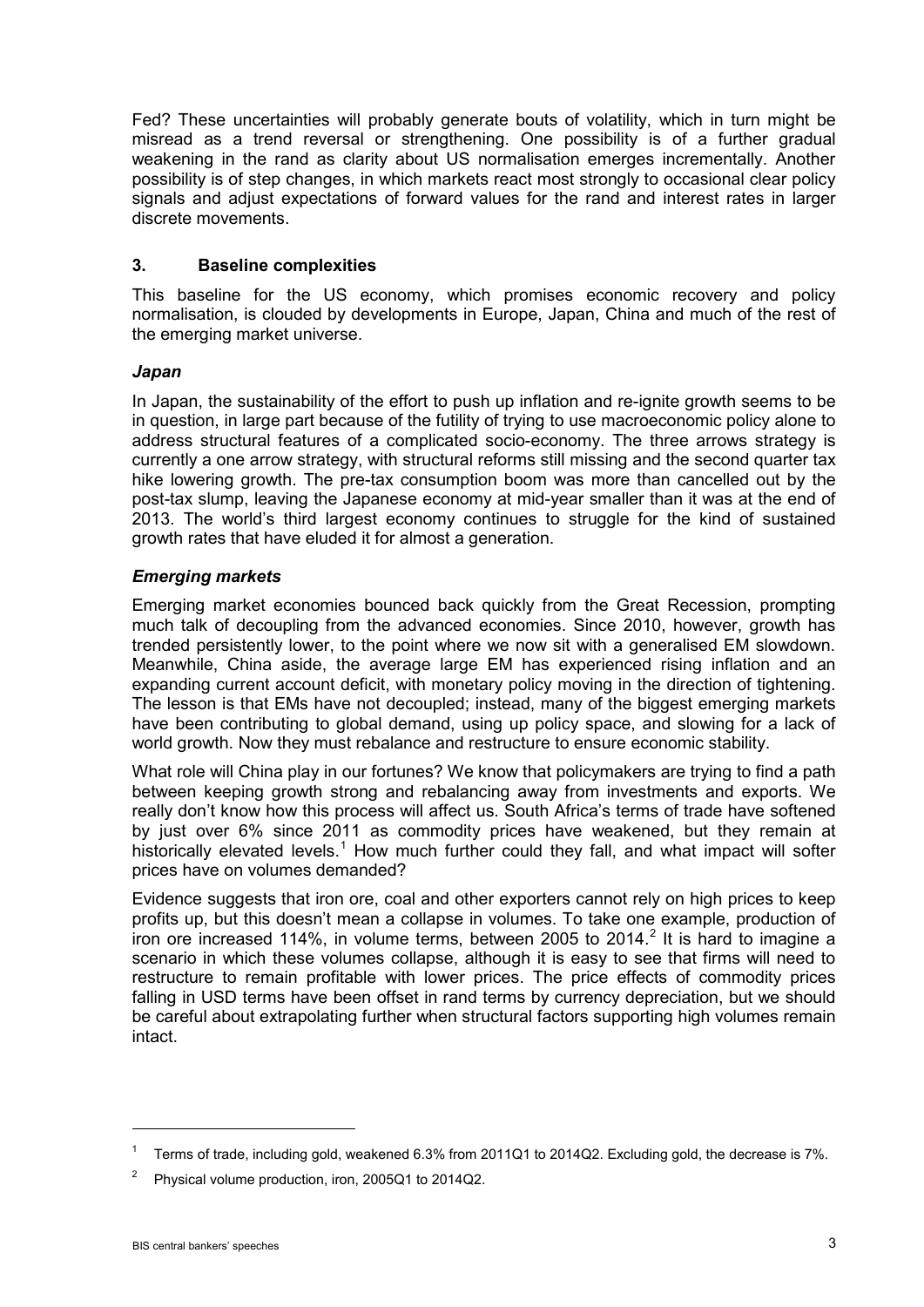It is also worth noting that South Africa's export markets continue to shift. In particular, the African market is becoming much more important for us.<sup>[3](#page-3-0)</sup>

# *Europe*

The trajectory of Europe remains an important determinant of global macroeconomic conditions and for South African outcomes. In recent years, weakness in the European economy has meant that there have been few real benefits to SA despite major rand depreciation against the Euro.<sup>[4](#page-3-1)</sup> As with the United States, we appear to be witnessing a seachange in European policy – although this could not possibly be described as normalisation. The question for South African monetary policy is whether these changes will offset US normalisation, fully, partially, or not at all.

From a real economy perspective, a sustainably growing Europe is crucial, but this may take considerable time to materialise. It is very hard to imagine Europe returning to growth with its current institutional configuration and policy settings. The contradictions are too overwhelming.

Household consumption and investment across Euro Area has and will remain weak so long as banks remain in financial distress and property values and the housing markets are depressed. Europe's financial sector needs a clearing out of bad debt.

The emphasis on fiscal austerity – clearly correct for over-indebted sovereigns – would, cumulated across Europe, weigh too heavily on growth in the absence of any other demand stimulus and an exuberantly strong currency.

Germany has stood out for its strong growth in the midst of stagnation by its neighbours, but its longer-term interests cannot be served by endless stagnation in the euro area. The country seems too integral to the rest of Europe, via positive and negative spillovers, to continue indefinitely on a real depreciation-based economic strategy. It cannot declare independence from Europe.

Rather, Europeans probably need to think of themselves less like we do these days – less as small open economies subjected to the vagaries of currency fluctuations and capital flows – and more like a continental super-economy if the region as a whole is to prosper.

It is, perhaps, out of recognition that the old "normal" cannot go on that the ECB has moved resolutely in the direction of encouraging more coherence in Euro Area macroeconomic policy. As Europe's inflation rate has declined, the ECB has begun urging governments to consider some easing of budget consolidation while expanding its own monetary easing programme. And the President of the ECB has emphasised that this must be accompanied by structural reforms, which would pay off now as well as later if they could be locked in alongside policy easing. This may create confidence that European governments understand their challenges and have the will to address them.

The impact of ECB policy easing should be to sustain a depreciation of the Euro against the USD, both nominal and real. Cees Bruggemans has reminded us recently that when the US dollar and Euro change directions, they do so much more than analysts tend to realise and over significant time frames.<sup>[5](#page-3-2)</sup>

<span id="page-3-0"></span> $3$  According to DTI data, the African share as a per cent of SA's total trade with the world increased from 11.4% in 2007 to 19.8% in 2013.

<span id="page-3-1"></span><sup>4</sup> Between 2011 and August 2014, the rand depreciated by 29.7% against the Euro (compared to 32.6%% to the USD).

<span id="page-3-2"></span><sup>5</sup> Cees Bruggemans, "Dollar & Euro part ways," Rex Column, 8 September 2014.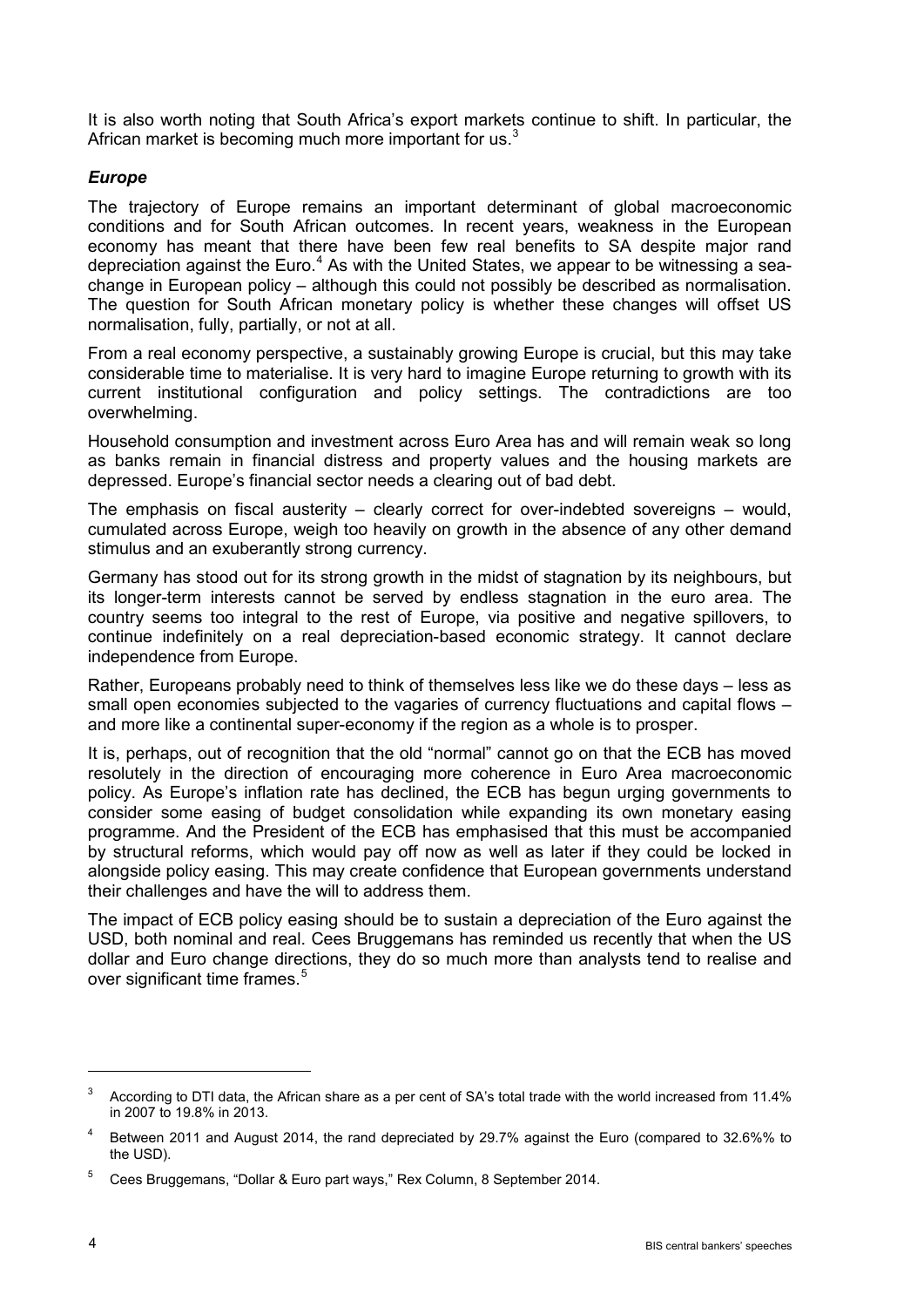As the Fed's purchases of mortgage backed securities dwindle to nothing, the ECB will buy about 1 trillion Euros, returning its balance sheet to 2012 levels.<sup>[6](#page-4-0)</sup> It will also buy asset backed securities. The impact of this on the rand will be to encourage depreciation against the US dollar and some appreciation against the Euro, but the net effect on the Rand's nominal effective exchange rate will also be affected by commodity price trends. We don't expect that the ECB's easing programme will offset normalisation on a one for one basis. It may delay or slow the process, drawing out the global normalisation process.

### **4. South African monetary policy**

Fortunately, the direct implications of normalisation for South African policy settings at this point in time are reasonably straight-forward. Rising global interest rates will put downward pressure on the value of the currency, at least in the short term, and push up interest rates. The less responsive short term rates are to this upward pressure, and the stronger the buildup of inflationary pressures in the wake of depreciation, the steeper the yield curve is likely to get. Long-term borrowing costs will take the burden of slow policy responses to a widening interest differential and currency weakness.

The real economy effects of being behind the curve with short rates will be relatively small in the near term, but working against the longer term direction I think we want to go. Lower short rates *might* generate somewhat more near term consumption growth for less investment growth in the longer-run. But this is a poor trade-off for us to make and one we cannot exploit. With rising inflation, more policy accommodation would significantly increase the risk of a sell-off of rand assets and pre-emptively push market interest rates across the yield curve higher than they should be given our fundamentals.

### *Economic growth*

Certainly our growth and employment outcomes have been poor. After 3.0% growth in 2011 and 2.5% in 2012, the outcome for 2013 was desultory and 2014 is proving as bad. Protracted strikes have had serious economic consequences; the platinum strike is estimated to have directly and indirectly reduced annualised quarterly GDP growth by 1.6 percentage points.

Up to 2011, South Africa has benefited from a sustained positive demand shock caused by a rising terms of trade. As China's economy has cooled, the deflating commodity price bubble has generated a significant negative *demand* shock as the terms of trade declined by 6.7% since 2011 (and 9.4% since Q4 2010).

But can we say this has much to do with monetary policy settings? Our real interest rates have averaged around –0.5% since 2009, reflecting accommodative monetary conditions. Meanwhile, household spending has slowed amid<sup>[7](#page-4-1)</sup> greater emphasis on working down household debt levels. Lower nominal interest rates have increased cash flow to households and this is going in part to debt service and debt reduction rather than consumption and taking on new debt. This makes sense – future expected real growth in income is low relative to future potential interest payments on new debt. Improving household balance sheets will create space for future consumption growth.<sup>[8](#page-4-2)</sup> But there are limits here too – low rates don't

<span id="page-4-0"></span><sup>6</sup> The ECB is expected to auction nearly €400 billion in 2014, with €174 billion in September and €167 billion in October. An asset backed securities purchase programme will be articulated in October. With expected repayments, the 1 trillion Euros will end up resulting in roughly a 600 to 650 billion Euro rise in ECB assets. The rules of the purchases suggest that this will help to lock in low rates until some time in 2016.

<span id="page-4-1"></span><sup>&</sup>lt;sup>7</sup> HCE grew by 4.9% in 2011, down to 2.6% in 2013 and about 1.7% average for Q1 and Q2 2014.

<span id="page-4-2"></span><sup>&</sup>lt;sup>8</sup> Debt service cost to disposable income: 12.5% in 2008; 7.9% in 2014.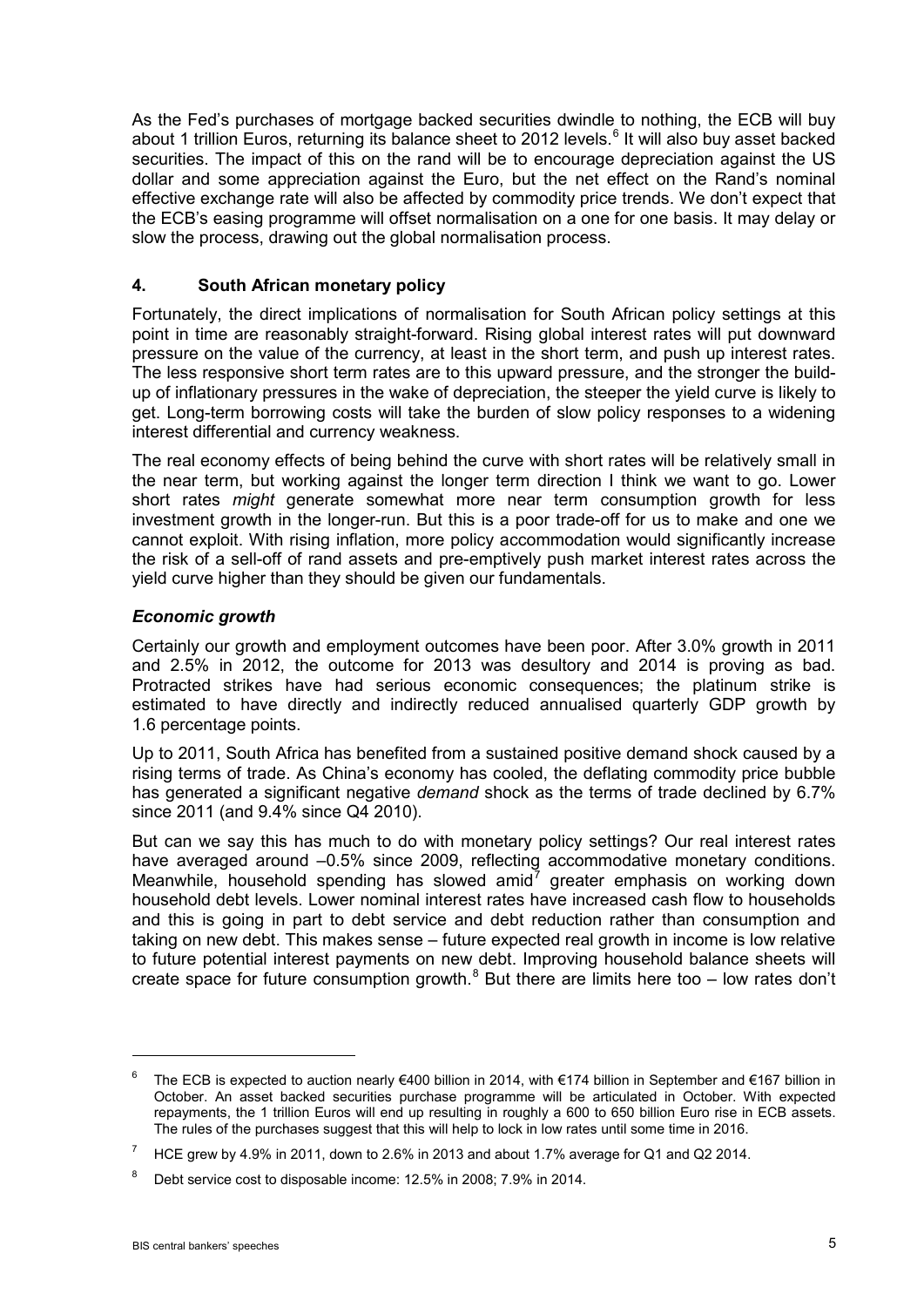encourage households to reduce debt levels faster neither do they impose a penalty on government borrowing, to speed up the process of shedding excess debt.

More broadly, this debt constraint continues to have implications for economic growth. With the stock of household and public debt remaining high relative to historic norms, there is insufficient domestic investment or productivity growth, or exports, to offset the slower consumption growth attributable to our weaker terms of trade and over indebted households.<sup>[9](#page-5-0)</sup>

Low rates are also not doing much for investment in fixed capital, with gross fixed capital formation growing by just under half the pace of the 2000s and a third of the rate achieved in the six years before the crisis.<sup>[10](#page-5-1)</sup> Of course the stronger rise in loans and advances to firms seen in 2014 so far is welcome. But we have some distance to go before we move beyond the minimal investment in productive capacity we have seen in recent years. This suggests that future growth in the economy will be handicapped unless investment becomes much stronger.

For many years we took the view that the economy's potential growth rate hovered somewhere around 4 percent. This was optimistic. Our current estimates suggest that it could be considerably lower, in part because we overestimated historical growth and in part because of the effects of the economic slowdown.

Negative supply shocks explain some good part of our lower potential growth. One recent shock was the strikes I referred to earlier. Another more distant shock was the sharp rise in unit labour costs that occurred in 2008 and 2009 just as the global crisis hit. These factors have also dragged down confidence.

Reversing negative supply shocks will be an important part of achieving better growth rates and reducing macroeconomic imbalances. But the role of monetary policy is limited – for instance, having no impact on building additional electricity production capacity.

However, inflation differentials and cost differentials with the rest of the world continue to weigh heavily on South African competitiveness. The exchange rate has supported domestic producers, with the nominal effective rate falling 36% from the end of 2010 and the real effective rate falling 20%. But if we measure our competitiveness by unit labour costs, say against the US dollar, SA has about 20% more real depreciation to claw back.<sup>[11](#page-5-2)</sup>

Monetary policy can – by being credible and focused on the right target – reduce the extent to which domestic inflation appreciates the real exchange rate and erodes competitiveness. When a domestic real cost shock hits, the currency needs to adjust to offset the real impact, but we don't want the currency reaction to set off an inflation spiral or entrench higher inflation expectations. With this in mind, the Monetary Policy Committee has closely monitored the trend rise in core inflation, unit labour costs, and producer prices and how rand movements interact with them. It is important that real depreciation is not offset by future upward spikes in unit labour costs or a sustained upward trend in core and consumer price inflation.

Currency weakness has contributed to the sustained rise in inflation since mid-2013. Headline consumer price inflation has led this rise, drifting up from 5.0% in 2011 to 6.6% in June this year before moderating to 6.3% for July. Core consumer price inflation, excluding food, NAB, and petrol, has risen from 4.0% in 2011 to 5.3% in 2013 and 5.7% as of July 2014.

<span id="page-5-0"></span> $9$  Household debt to disposable income: 82.4% peak in 2008; 75.2% in 2013; 73.5% Q2 2014.

<span id="page-5-1"></span> $10$  Real growth rates have been just over 4% for 2011–12–13, after negative growth in 2009 and 2010. The average for the whole of the 2000s is 7.9%.

<span id="page-5-2"></span> $11$  SA unit labour costs have risen by about 57% since 2008, compared to 4% in the US.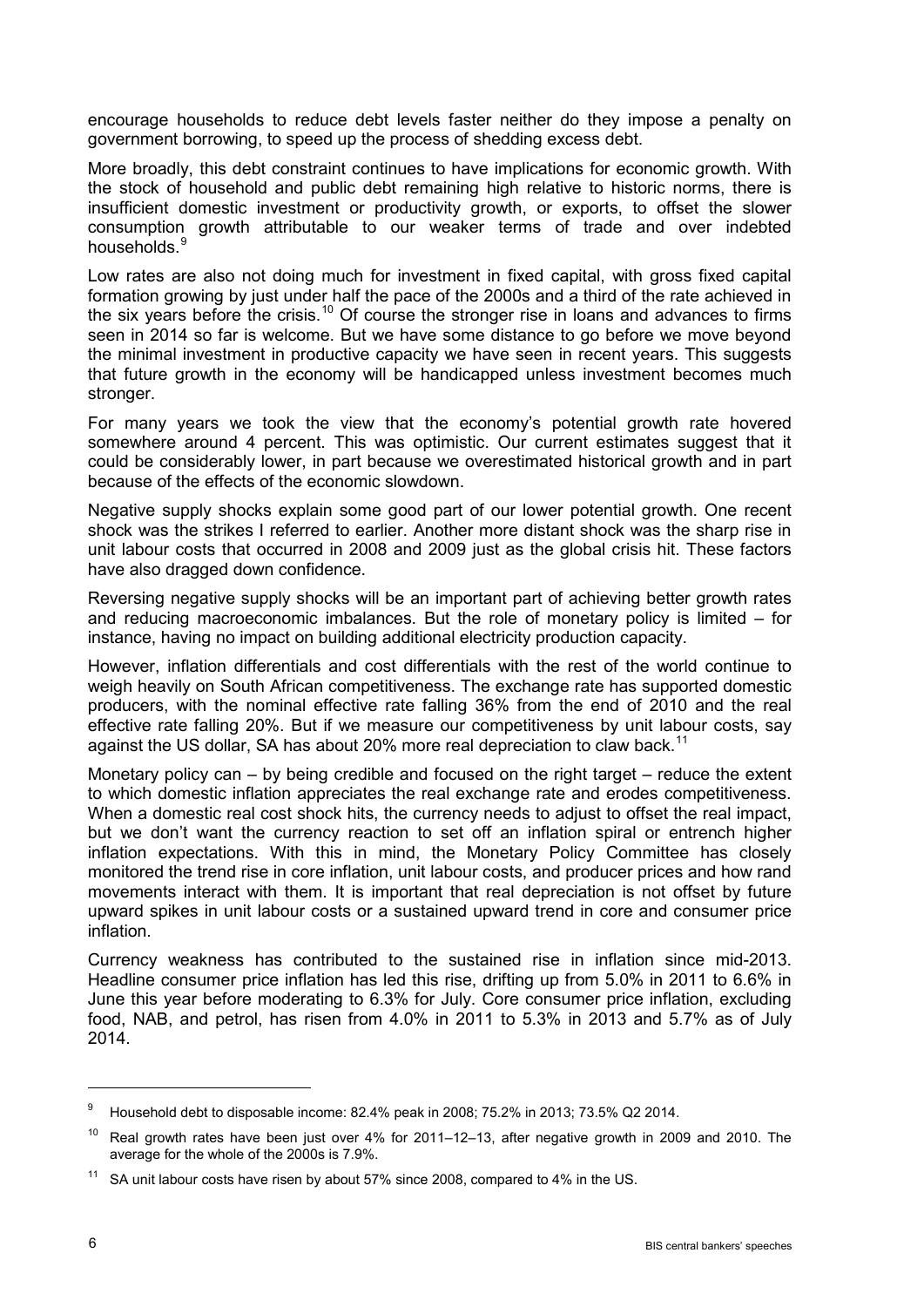Other factors have weighed against the rise in consumer prices and core inflation, in particular the sharp fall in international food prices through the latter half of 2013 and the renewed deceleration in food prices we are seeing at present. But these exogenously-driven movements in food prices are only slowly impacting on core and headline inflation. We expect headline CPI to average 6.2% in the fourth quarter of 2014. The forecast for 2015 is 5.7%; for 2016 it is 5.8%. This is much higher than our main trading partners. China is 3%, the US at 1.4%, the euro area at 0.9%, the UK at 1.9%.<sup>[12](#page-6-0)</sup>

This suggests reasons for the buoyancy of our current account deficit despite what appears to be significant real exchange rate depreciation since 2011. The deficit, in turn, heightens our vulnerability to shocks, as we saw in May 2013 and again this month, when we published the information that the current account deficit for the second quarter was 6.2% of GDP. South Africa needs rebalancing, and this will be aided both by the moderation of policy stimulus, which often generates import-intensive demand, and the weaker currency, which makes foreign goods and services less attractive relative to locally-produced ones.

# *Financial stability*

Finally, we should consider the implications of monetary policy developments for financial stability.

The decision to put African Bank under curatorship was not a signal of concern with a weak banking system. It was a specific intervention targeted at idiosyncratic risks emanating from a small bank (which accounts for about 1.2% of total banking sector assets) emanating from its unique, undiversified and as such unsustainable business model.

Critically, the terms of the curatorship as announced by the Governor on 10 August are designed to ensure that the bank remains open for business, preventing an abrupt halt to credit extension to the important segment of the market (low income earners) which African Bank serves. Such credit extension, however, is now done on much sustainable terms, given the need to improve asset quality in the banking book of the "good bank".

Given the isolated nature of the intervention, and the uniqueness of African Bank's previous business model, the concern that higher rates will impose an unbearable burden on borrowers, with dire consequences for lenders in general is overstated. Most clients of African Bank had fixed rate loans. For the rest of South African borrowers, interest rates are rising slowly from very low levels, giving borrowers and lenders plenty of warning and space, as well as incentives, to improve their balance sheets.

### **5. Conclusion**

In 2003, the Nobel-prize winning economist Robert Lucas published an article in the American Economic Review entitled "Macroeconomic Priorities". It was elegant, compelling, and a terrible prophecy. He argued that further attempts to smooth out the business cycle weren't much use, because fluctuations in economic activity just didn't cost much. Instead, the priority should be growth, because over the longer run that meant vastly more wealth.

Naturally, the Great Recession devastated this argument. Lucas was not entirely right: there was still an awful lot to be learnt about depression-fighting and high costs to getting it wrong.

And yet, we may perhaps have learnt the lesson too well, and focussed too much on demand management and smoothing economic fluctuations. Today, there is little policy space left to boost demand, and it is surprisingly hard even to specify where we are in the business cycle. We should take this as an invitation to shift our focus. The greater problem is not getting the

<span id="page-6-0"></span><sup>&</sup>lt;sup>12</sup> These are 2014 averages from the IMF. 2015 is China 3%, US 1.6%, EA 1.2%, UK 1.9%. 2016 is China 3%, US 1.8%, EA 1.3%, UK 1.9%.